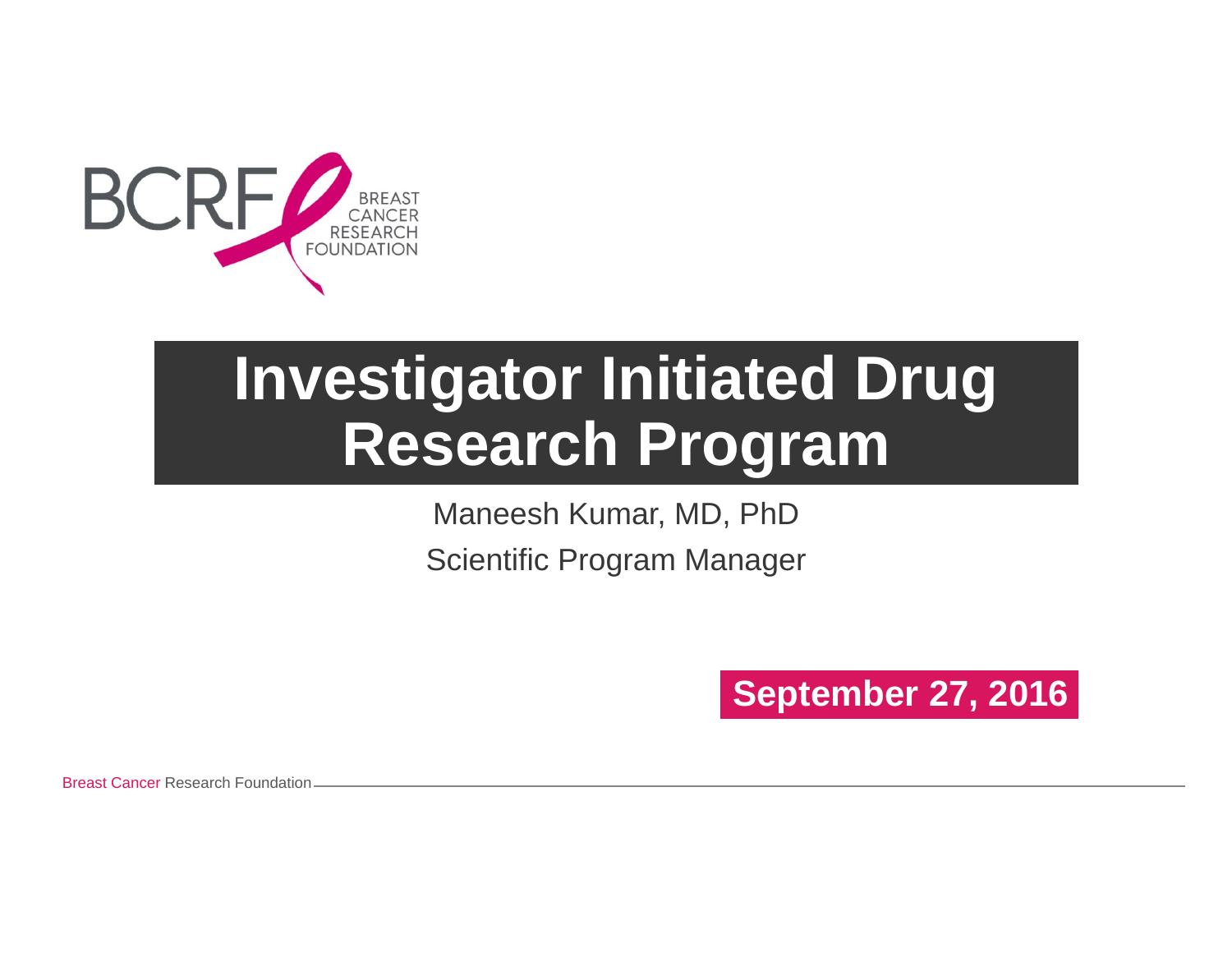### **Drug Research Program**

Pfizer and BCRF launch new partnership

- RFP launched March 1
- Partnership with TBCRC
- Proposals reviewed and identified for funding by November 1

Goal is to fund independent, innovative and high-quality, investigator-initiated research

- Clinical trials managed by the TBCRC (funding for clinical trial conduct and correlates)
- Pre-clinical, mechanism of action and similar studies managed by BCRF
- \$15-million over 3 years for BCRF to launch an independent, high-quality investigatorinitiated drug research programs
	- Access to 16 study drugs at no cost that can be used in human studies
	- Additional Pfizer agents may be added over time
- Additional companies under discussion to join BCRF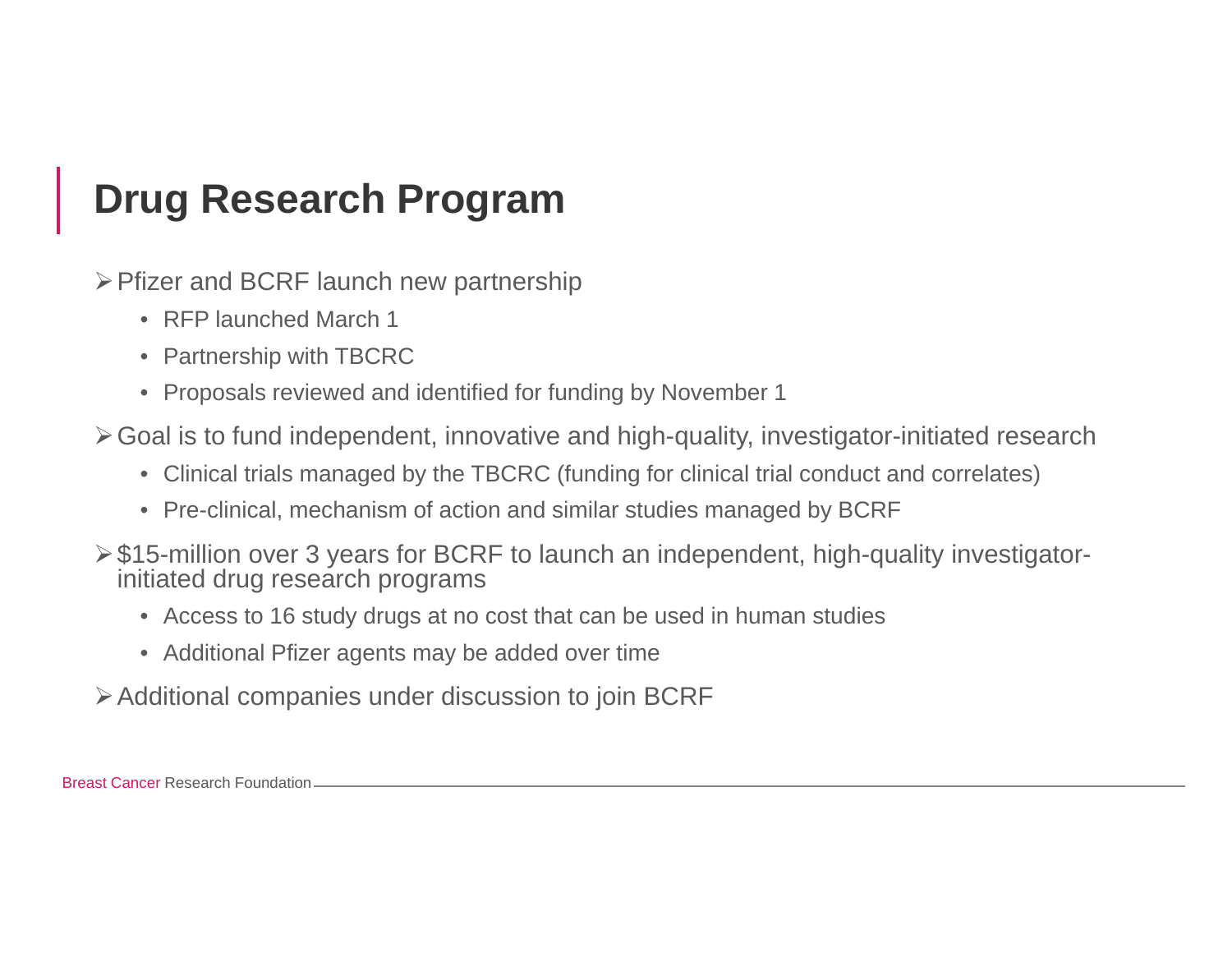### **Investigator Initiated Research Programs**

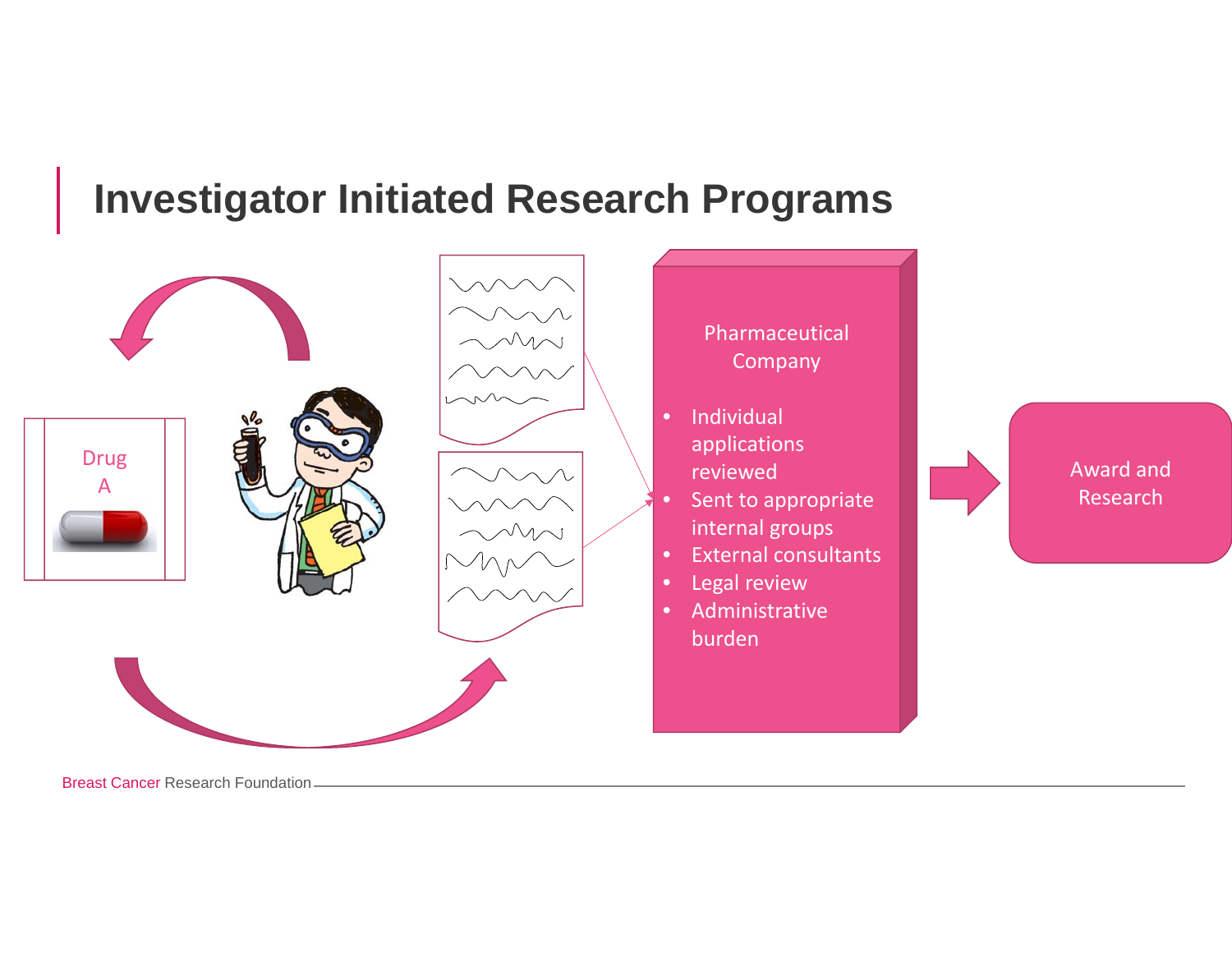### **BCRF Investigator Initiated Research Program**

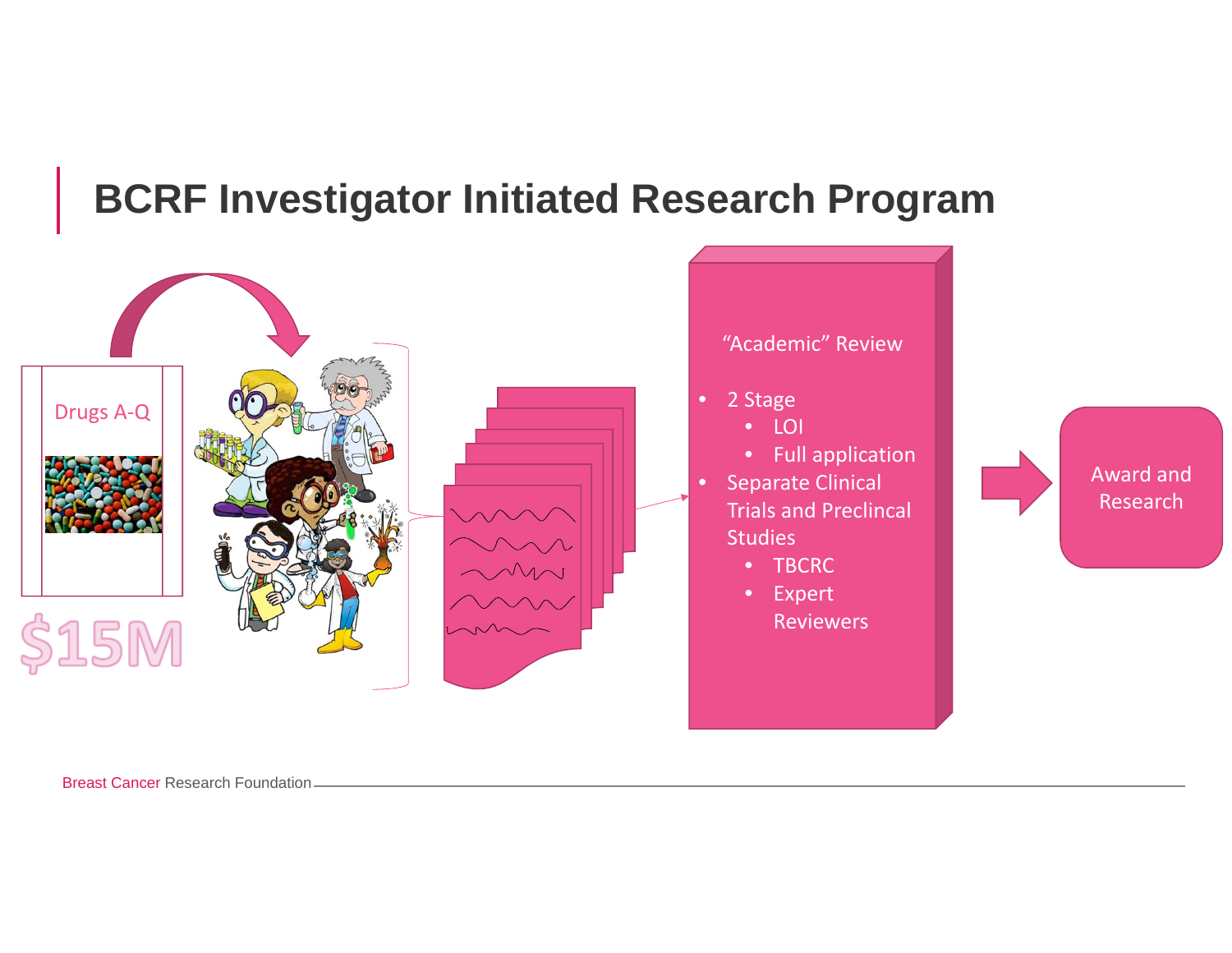### **Response**

- $\blacktriangleright$  "This is AMAZING for patients! Groundbreaking! Congratulations."
- $\triangleright$  "I'm so proud of BCRF's work! This is wonderful news. Congratulations on the collaboration, what <sup>a</sup> good idea!"
- $\triangleright$  "I think this partnership between BCRF and pharmaceutical pipelines is <sup>a</sup> progressive step forward in preclinical and clinical research [that will benefit patients]."
- $\triangleright$  "It is a fantastic mechanism and bridges a super important gap."
- $\triangleright$  "I think this is a wonderful funding mechanism to help support translational drug development. Kudos to BCRF and Pfizer for putting together this program."



#### **BCRF Launches New Drug Research Collaborative**

By BCRF | February 22, 2016

A recent article in The Wall Street  $\equiv$  MENU Breast Cancer," (published Feb. 1 research today. One of the greate treatments is the lack of funding to

As the largest nonprofit funder of I actively combatting this issue by la specifically devoted to bridging the access to drugs in development. I from Pfizer, researchers will also I approved products and its pipeline program grows, we hope to see of propel research forward, faster.

"This research effort speaks to the supports some of the brightest mir Larry Norton, M.D., BCRF Scientif H. Lauder Breast Center at Memo encourage more creative, academ access to clinical trials. We believ greatly accelerate and impact rese breakthrough discoveries.

#### ASCO POST

#### **Breast Cancer Research Foundation: Revitalizing Academic Research in Breast Cancer Through Drug Research Collaborative**



Today, the average lifespan of a person with metastatic disease is 3 years. We want

verywell

**BCRF: Funding the Path to Prevention and Cure** 

By Jean Campbell, MS



her in Lah, Getty Imag

Research is an ongoing critical need if breast cancer prevention and cure are to e realities. Breast cancer research is not only su morted by federal

When Evelyn H. Lauder was diagnosed with breast cancer in 1989, she became a vocal spokesperson for women's health, and in 1993, along with Larry Norton, MD, now Deputy Physician-in-Chief for Breast Cancer Programs and Medical Director of the Evelyn H. Lauder Breast Center at Memorial Sloan Kettering Cancer Center, founded the Breast Cancer Research Foundation (BCRF), which has since raised more than half-a-billion dollars for research. This year, the BCRF is providing \$54 million to fund 240 research projects in 13 countries, making the foundation the largest nonprofit funder of breast cancer research in the world.

> Q Search announced an expansion of its h a new collaborative breast cancer d the BCRF Investigator-Initiated m. The expanded program is intended veen academic investigators and their nary and metastatic breast cancers. n grant from Pfizer Oncology portfolio of drugs approved by the elopment pipeline

NFWS +

of the BCRE and Chair of the Irug Research Program and what may for metastatic disease.

ost goals you hope to achieve?

reast cancer. More specifically, my re the goals of their specific research that, hopefully, will help us answer tre it. We are funding 240 scientists in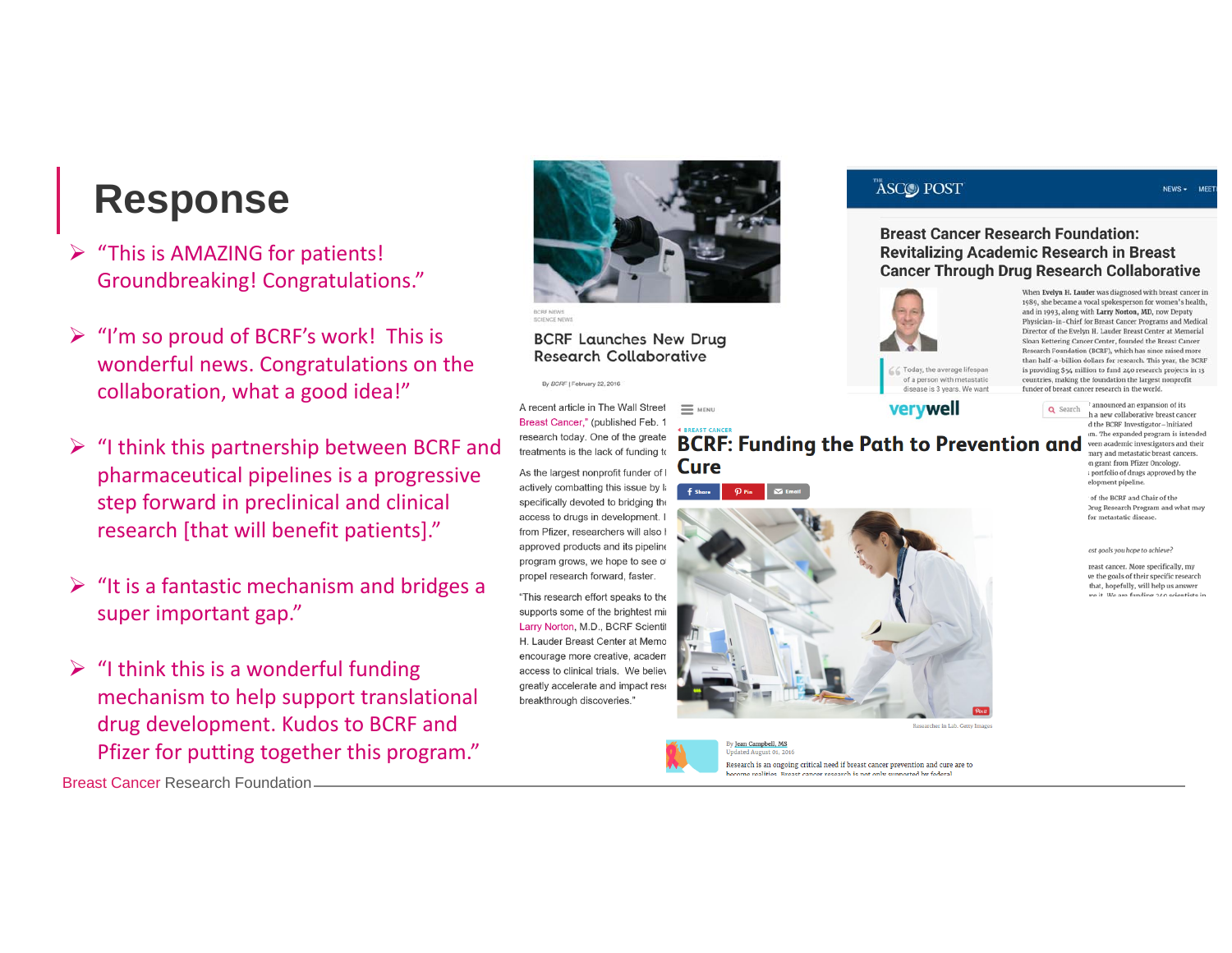### **Challenges**

Reputational Risk

Influence and Review

Intellectual Property

Logistics and Partnerships